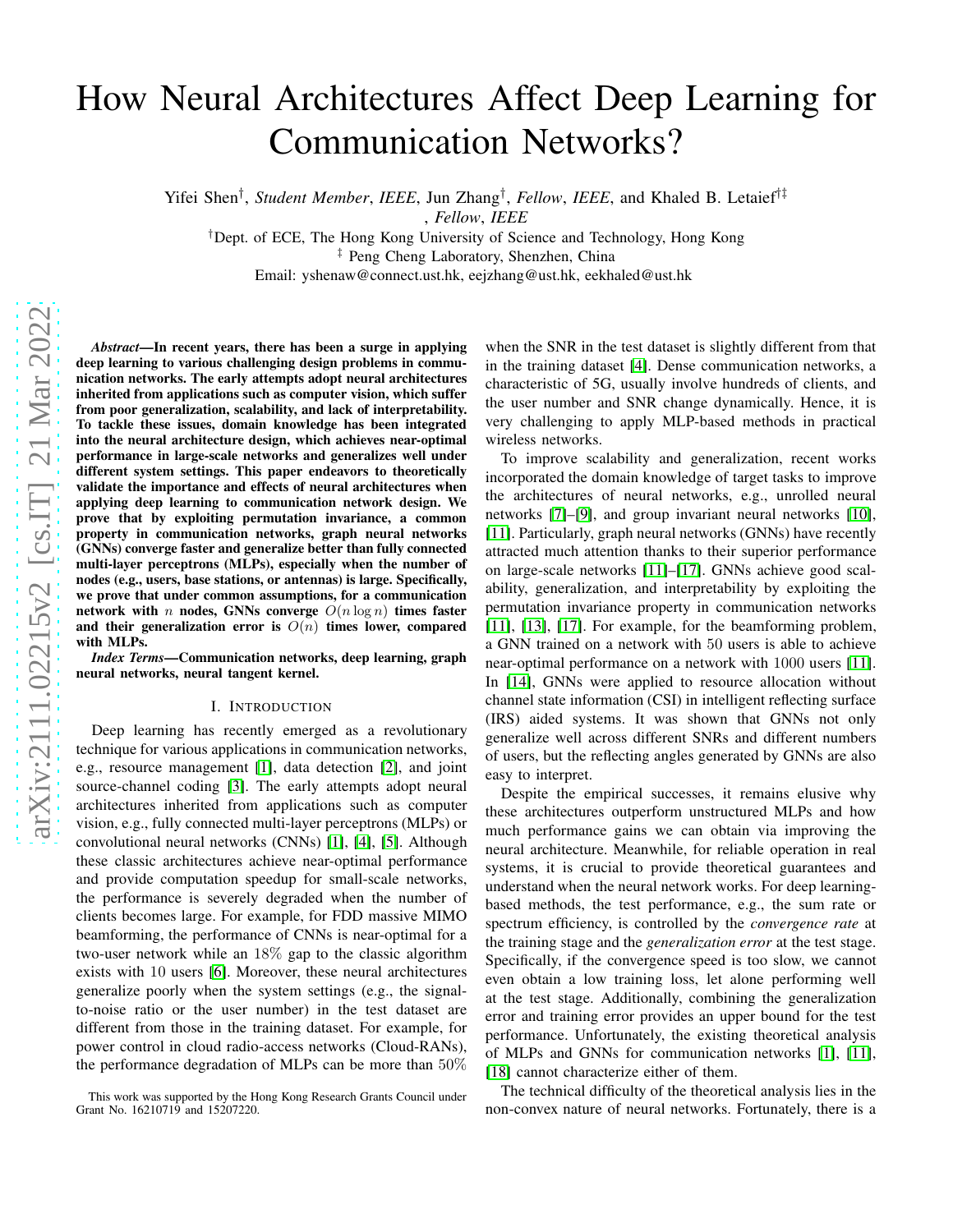recent breakthrough that connects overparameterized neural networks and neural tangent kernels (NTK), which makes the training objective convex in the functional space [\[19\]](#page-5-14). Based on this result, we will demonstrate the importance and effects of neural architectures when applying deep learning to designing communication networks. Specifically, we observe that the convergence and generalization are determined by the alignment between the eigenvectors of the *random* NTK matrix and the label vectors (Theorems [2](#page-3-0) and [4\)](#page-4-0). Thus, we theoretically characterize how neural architectures affect convergence and generalization by studying this alignment (Theorems [3](#page-3-1) and [5\)](#page-4-1). Specifically, we prove that under certain assumptions, for a communication network with  $n$  nodes, GNNs converge  $O(n \log n)$  times faster and the generalization error is  $O(n)$  times lower, compared with MLPs. This demonstrates that GNNs are superior to MLPs in large-scale communication networks. To the best of our knowledge, this paper is the first attempt to theoretically study the convergence benefits of structured neural networks from both the communication and machine learning communities. Hence the developed results are not only timely but also will have significant impacts on the design, analysis, and performance evaluation of communication networks.

## II. PRELIMINARIES

## <span id="page-1-3"></span>*A. Permutation Invariance*

Let [n] represent the set  $\{1, \dots, n\}$ , and denote the permutation operator as  $\pi : [n] \to [n]$ . For the vector-form variable  $\gamma \in \mathbb{C}^d$  and matrix-form variable  $\Gamma = [\gamma_1, \dots, \gamma_n] \in \mathbb{C}^{n \times d}$ , the permutation is defined as

$$
(\pi \star \gamma)_{(\pi(i_1))} = \gamma_{(i_1)}, \quad (\pi \star \Gamma)_{(\pi(i_1), :)} = \Gamma_{(i_1, :)}.
$$

A function  $f(\cdot)$  is called *permutation invariant* if for any  $\pi$ , we have  $f(\pi \star \gamma) = f(\gamma)$  or  $f(\pi \star \Gamma) = f(\Gamma)$  when the input is a vector or matrix, respectively.

<span id="page-1-0"></span>Example 1. *(Sum and weighted sum) It is easy to check that the sum function is permutation invariant as*  $\sum_{i=1}^{n} x_{\pi(i)}$ . *The weighted sum*  $\sum_{i=1}^{n} w_i x_i$  *is not permutation* it the sum function is permutation invariant as  $\sum_{i=1}^{n} x_i =$ <br> $\frac{n}{i=1} x_{\pi(i)}$ . The weighted sum  $\sum_{i=1}^{n} w_i x_i$  is not permutation *invariant if the vector variable is*  $\boldsymbol{\gamma} = [x_i]_{i=1}^n$ *. However, if the variables are*  $\gamma_i = [w_i, x_i]$ , then we have

$$
f(\mathbf{\Gamma}) = \sum_{i=1}^{n} w_i x_i = \sum_{i=1}^{n} w_{\pi(i)} x_{\pi(i)} = f(\pi(\mathbf{\Gamma})),
$$

*which makes the weighted sum permutation invariant.*

## *B. Permutation Invariant Problems in Communication Networks*

In this paper, we consider the following permutation invariant optimization problem,

<span id="page-1-1"></span>
$$
\mathscr{P}: \underset{\mathbf{\Gamma}}{\text{minimize}} \quad g(\mathbf{\Gamma}) \quad \text{ subject to} \quad Q(\mathbf{\Gamma}) \le 0, \quad (1)
$$

such that  $g(\mathbf{\Gamma}) = g(\pi \star \mathbf{\Gamma})$ ,  $Q(\mathbf{\Gamma}) = Q(\pi \star \mathbf{\Gamma})$ ,  $\forall \pi$ .

We next present the power control problem in a  $K$ -user interference channel as a specific example. Let  $p_k$  denote the transmit power of the k-th transmitter,  $h_{k,k} \in \mathbb{C}$  denote the direct-link channel between the k-th transmitter and receiver,  $h_{k,j} \in \mathbb{C}$  denote the cross-link channel between transmitter j and receiver  $k, s_k \in \mathbb{C}$  denote the data symbol for the k-th receiver, and  $n_k \sim \mathcal{CN}(0, \sigma_k^2)$  is the additive Gaussian noise. The signal-to-interference-plus-noise ratio (SINR) for the  $k$ -th receiver is given by  $SINR_k = \frac{|h_{k,k}|^2 p_k}{\sum_{i \neq k} |h_{k,i}|^2 p_i + \sigma_k^2}$ . The power control problem is formulated as follows:

maximize  
\n
$$
\sum_{k=1}^{K} w_k \log_2 (1 + \text{SINR}_k)
$$
\nsubject to  
\n
$$
0 \leq p_k \leq 1, \forall k,
$$

To elaborate the permutation invariance property of this problem, we consider a permuted problem with parameters  $w', h', p', \sigma$ , such that  $p'_k = p_{\pi(k)}, w'_k = w_{\pi(k)}, h'_{k,i}$  $h_{\pi(k),\pi(i)}, \sigma_k = \sigma'_{\pi(k)}.$ 

Under this permutation, we have  $\sum_{i \neq k} |h_{k,i}|^2 p_k + \sigma_k^2$  $\sum$  $k^2 =$  $\sum_{i\neq\pi(k)}|h_{\pi(k),i}'|^2p_{\pi(k)} + (\sigma_{\pi(k)}')^2$  and thus  $\text{SINR}_k =$  $\widehat{\text{SINR}'_{\pi(k)}}$ . We then have

$$
\sum_{k=1}^{K} w_k \log_2 (1 + \text{SINR}_k) = \sum_{k=1}^{K} w'_{\pi(k)} \log_2 (1 + \text{SINR}'_{\pi(k)})
$$

$$
\stackrel{(a)}{=} \sum_{k=1}^{K} w'_k \log_2 (1 + \text{SINR}'_k),
$$

where *(a)* is due to the permutation invariant propery of the weighted sum as shown in Example [1.](#page-1-0) The following proposition shows that permutation invariant problems are ubiquitous in communication networks.

<span id="page-1-2"></span>Proposition 1. *[\[11\]](#page-5-9) Any graph optimization problem can be formulated as in* [\(1\)](#page-1-1)*.*

A direct implication of Proposition [1](#page-1-2) is that if the problem can be formulated as a graph optimization problem, then it enjoys the permutation invariance property. As communication networks can naturally be modeled as graphs, resource allocation in communication networks can be formulated as graph optimization problems. Examples include the K-user interference channel beamforming (modeled in Section II.C of [\[11\]](#page-5-9)), joint beamforming and phase shifter design in IRSassisted systems (modeled in Section IV.A of [\[14\]](#page-5-12)), and power control in multi-cell-multi-user systems (modeled in Section II.A of [\[13\]](#page-5-11) and Section III of [\[17\]](#page-5-10)). Additionally, inference on factor graphs is also a graph optimization problem. Thus, channel estimation or data detection also enjoys the permutation invariance property [\[15\]](#page-5-15). Furthermore, graph structures are ubiquitous in signal processing systems, e.g., topological interference management, hybrid precoding, localization, and traffic prediction. As a result, permutation invariance also holds for these problems.

## *C. Message Passing Graph Neural Networks*

To apply deep learning to solve Problem [\(1\)](#page-1-1), our task is to identify a neural network that maps the problem parameters to the optimal solution. Thus, it is desirable that the adopted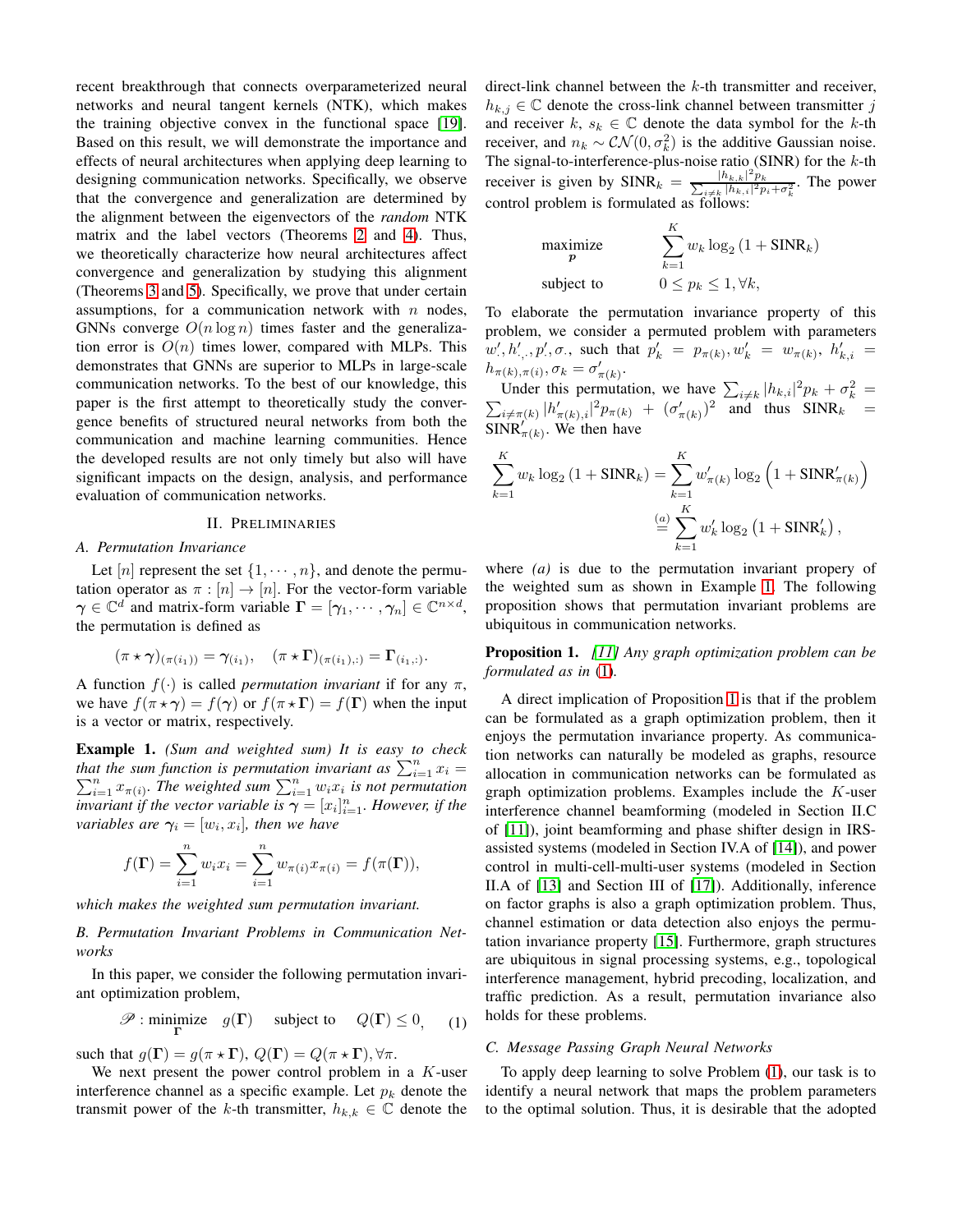neural architecture respects the permutation invariance property of the problem. Message passing graph neural networks (MPGNNs), which are developed for learning on graphs, are a class of neural networks that exploit the permutation invariance property. Like other neural networks, they adopt a layer-wise structure. The update rule for the  $k$ -th layer at vertex  $i$  in an MPGNN is

$$
\boldsymbol{x}_{i}^{(k)} = \alpha^{(k)} \left( \boldsymbol{x}_{i}^{(k-1)}, \phi^{(k)} \left( \left\{ \left[ \boldsymbol{x}_{j}^{(k-1)}, \boldsymbol{e}_{j,i} \right] : j \in \mathcal{N}(i) \right\} \right) \right), \tag{2}
$$

where  $x_i^{(0)}$  $i_i^{(0)}$  is the node feature of node i,  $e_{j,i}$  is the edge feature of the edge  $(j, i)$ ,  $\mathcal{N}(i)$  is the set of neighbors of node i, and  $\boldsymbol{x}_i^{(k)}$  $i^{(k)}$  is the hidden state of node i at the k-th layer. If the desired output is a single vector, then the output of the MPGNN is given by  $o = \sum_{i=1}^{n} x_i^{(K)}$ , where K is its maximal layer, and  $n$  is the number of nodes in the graph. If the desired output is a vector for each node, the output of MPGNNs is given by  $\boldsymbol{O} = \left[ \boldsymbol{x}_1^{(K)}, \cdots, \boldsymbol{x}_n^{(K)} \right]^T$ .

Example 2. *The wireless channel graph convolution network (WCGCN) proposed in [\[11\]](#page-5-9) is a special case of MPGNNs designed for interference management in wireless networks. For the* K*-user interference channel power control problem, the update of the* k*-th node in the* j*-th layer is given as*

$$
\mathbf{y}_{k}^{(j)} = MAX_{i \neq k} \left\{ MLPI\left(p_{k}^{(j-1)}, h_{i,k}, h_{k,i}\right) \right\},
$$
  
\n
$$
p_{k}^{(j)} = \sigma\left( MLP2\left(\mathbf{y}_{k}^{(j)}, w_{k}, h_{k,k}\right)\right),
$$
\n(3)

*where MLP1 and MLP2 are two different MLPs, and*  $\sigma(x)$  =  $\frac{1}{1+\exp(-x)}$  is the sigmoid function. Furthermore,  $p_k^{(j)}$  $\binom{J}{k}$  is the output power at the  $j$ -th iteration, and  $\bm{y}_k^{(j)}$ k *denotes the hidden state at the* j*-th iteration.*

As most GNNs developed for communication networks are MPGNNs, for simplicity, we refer to MPGNNs as GNNs in the remainder of this paper.

## III. MAIN RESULTS

This section presents our main theoretical results. We first introduce the neural tangent kernel as a technical tool for our analysis. Then we present the main theorem, which is verified by simulations.

#### *A. Neural Tangent Kernel*

Neural tangent kernel (NTK) [\[19\]](#page-5-14) is a powerful tool that has been recently proposed to theoretically characterize the properties of neural networks [\[20\]](#page-5-16), [\[21\]](#page-5-17). Let  $u(t)$  =  $(f(\theta(t), x_i))_{i \in [m]}$  be the network's output on  $x_i$  at time t, where  $\theta$  denotes the neural network parameters. We consider minimizing a loss function  $\ell(\theta)$  by the gradient descent with an infinitesimally small learning rate. The parameters evolve according to the following ODE

$$
\dot{\boldsymbol{\theta}}(t) = -\frac{\partial \ell(\boldsymbol{\theta}(t))}{\partial \boldsymbol{\theta}} = -\sum_{i=1}^{m} \frac{\partial \ell}{\partial f(\boldsymbol{\theta}(t), \boldsymbol{x}_i)} \frac{\partial f(\boldsymbol{\theta}(t), \boldsymbol{x}_i)}{\partial \boldsymbol{\theta}}.
$$

For the  $i$ -th training sample, the evolution of the neural network's output can be written as

$$
\dot{f}(\boldsymbol{\theta}(t),\boldsymbol{x}_i)=-\sum_{j=1}^m\frac{\partial\ell}{\partial\boldsymbol{u}}\left\langle\frac{\partial f(\boldsymbol{\theta}(t),\boldsymbol{x}_i)}{\partial\boldsymbol{\theta}},\frac{\partial f(\boldsymbol{\theta}(t),\boldsymbol{x}_j)}{\partial\boldsymbol{\theta}}\right\rangle.
$$

Thus, for the vector-form output  $u(t)$ , we have

<span id="page-2-1"></span><span id="page-2-0"></span>
$$
\dot{\boldsymbol{u}}(t) = -\boldsymbol{H}(t) \cdot \frac{\partial \ell}{\partial \boldsymbol{u}} \tag{4}
$$

where  $[\mathbf{H}(t)]_{i,j} = \left\langle \frac{\partial f(\boldsymbol{\theta}(t), x_i)}{\partial \boldsymbol{\theta}}, \frac{\partial f(\boldsymbol{\theta}(t), x_j)}{\partial \boldsymbol{\theta}} \right\rangle$  $\frac{\partial(t),x_j)}{\partial\boldsymbol{\theta}}\bigg\rangle.$ 

As the network width goes to infinity, the time-varying kernel H(t) approaches the time-invariant *neural tangent kernel*  $\mathbf{H}^* \in \mathbb{R}^{m \times m}$ , where

$$
\boldsymbol{H}_{(i,j)}^* = \mathbb{E}_{\boldsymbol{\theta} \sim \mathcal{W}} \left\langle \frac{\partial f(\boldsymbol{\theta}, \boldsymbol{x}_i)}{\partial \boldsymbol{\theta}}, \frac{\partial f(\boldsymbol{\theta}, \boldsymbol{x}_j)}{\partial \boldsymbol{\theta}} \right\rangle, \quad (5)
$$

and  $W$  is a Gaussian distribution.

It is shown in [\(4\)](#page-2-0) that if  $H(t)$  is a positive definite matrix,  $\dot{u} = 0$  if and only if  $\frac{\partial \ell}{\partial u} = 0$ . Thus, if  $\ell$  is convex, the global optimality is guaranteed at the training stage. Furthermore, as NTK bridges the neural network and kernel methods, the generalization error of the neural network can be analyzed by leveraging classic results on kernels. Different neural architectures correspond to different kernels, and thus we can analyze the convergence and generalization behaviors by studying the matrix  $\mathbf{H}^*$  in [\(5\)](#page-2-1).

## *B. Overview of Theoretical Results*

In this subsection, we study the convergence and generalization of MLPs and GNNs. We first define the generalization error:

$$
\mathcal{E}_{gen} = \mathbb{E}_{\boldsymbol{x} \sim \mathcal{D}}[\ell(f(\boldsymbol{x}, \boldsymbol{\theta})) - \ell(f(\boldsymbol{x}, \boldsymbol{\theta}^*))],\tag{6}
$$

where  $f(\boldsymbol{x}_i, \boldsymbol{\theta})$  is the neural network's output for input  $\boldsymbol{x}_i$  and parameter  $\theta$ ,  $\ell(\cdot)$  is the loss function (performance metric), and  $D$  is the test distribution. We denote  $\theta$  as the obtained neural network's weights, and  $\theta^*$  as the optimal weights for the test distribution. The overall theoretical results are given in Theorem [1.](#page-2-2)

<span id="page-2-2"></span>Theorem 1. *(Informal) Assuming we train MLPs and GNNs in the NTK regime and the loss function is convex with respect to the output of the neural networks, gradient descent finds a global minimizer with a* O(1/t) *rate, where* t *is the number of epochs. Furthermore, suppose we learn a class of infiniteorder permutation invariant functions*  $y = f(x_1, \dots, x_n)$ *with two-layer neural networks, then the convergence speed of GNNs is* O(n log(n)) *times faster than MLPs at the training stage. At the test stage, the generalization error of MLPs is* O(n) *times larger than GNNs.*

*Proof.* Theorem [2](#page-3-0) in Section [IV-A](#page-3-2) shows that gradient descent converges to the global minimizer with a  $O(1/t)$  rate. The gap in convergence is shown in Theorem [3](#page-3-1) and the gap in generalization is shown in Theorem [5.](#page-4-1) $\Box$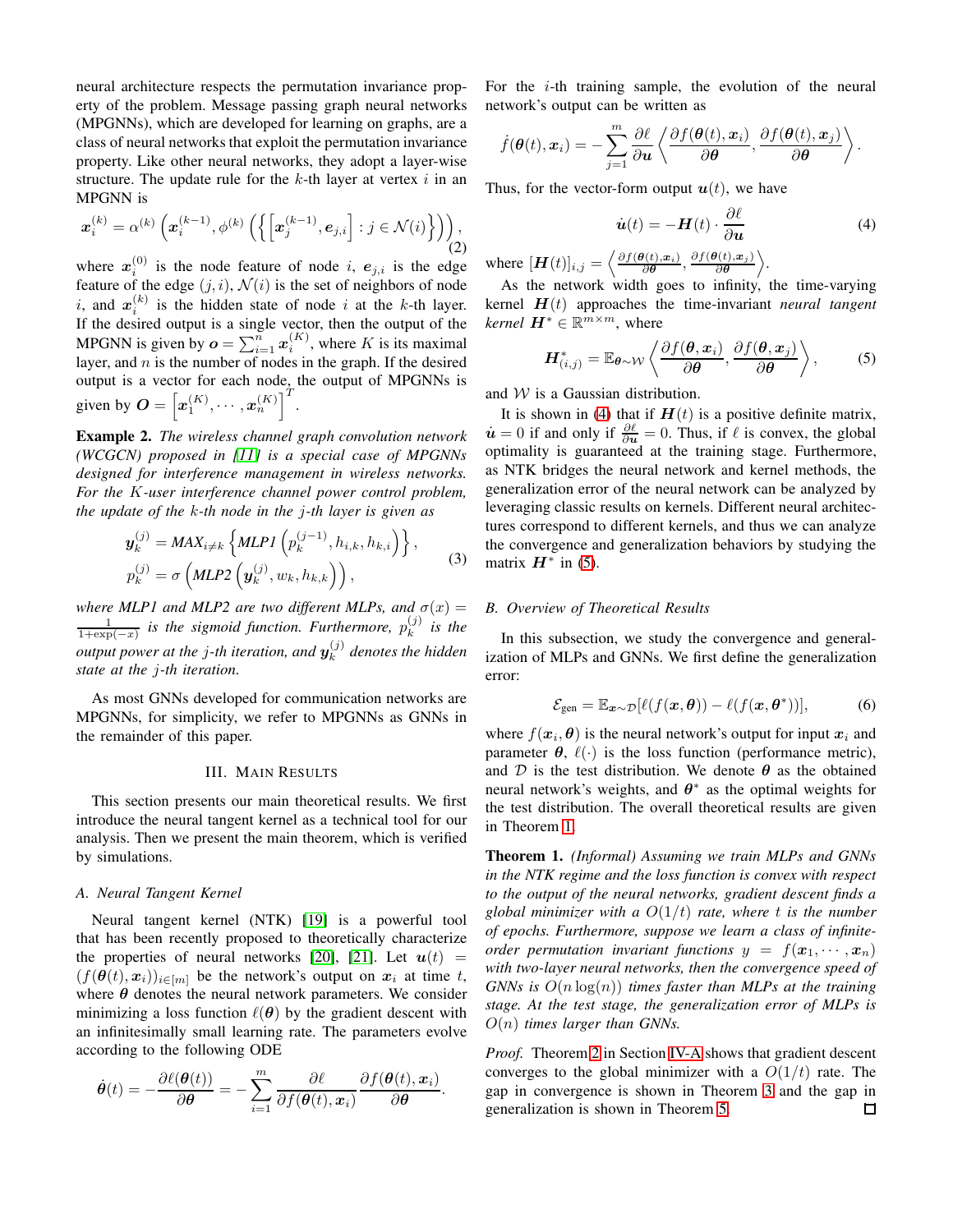

<span id="page-3-3"></span>Fig. 1. Convergence and generalization of GNNs and MLPs for the K-user interference channel power control problem. The loss is the negative sum rate.

To demonstrate the power and significance of Theorem [1,](#page-2-2) we apply GNNs and MLPs to the  $K$ -user interference channel power control problem, where the system setting follows that of Section V.A in [\[11\]](#page-5-9). The results are shown in Fig. [1.](#page-3-3) With 5 users, both MLPs and GNNs achieve a good training loss and a similar test error. However, with 20 users, MLPs have difficulty in training while GNNs converge quickly. Furthermore, there is a large performance gap between MLPs and GNNs with 20 users at the test stage.

#### IV. DETAILED ANALYSIS

This section presents detailed derivations of Theorem [1.](#page-2-2)

### <span id="page-3-2"></span>*A. Convergence*

In this subsection, we study the convergence of GNNs and MLPs. We first discuss the convergence rate of neural networks under convex loss functions.

<span id="page-3-0"></span>Theorem 2. *(Global convergence of neural networks with*  $convex$  loss functions) Assume  $\lambda_{\min}(\boldsymbol{H}^*)$  > 0, for a con*vex and differentiable loss function, the convergence rate is given by*  $\ell(\mathbf{u}(t)) - \ell(\mathbf{u}^*) \leq \frac{\|\mathbf{u}(0) - \mathbf{u}^*\|_2^2}{2\kappa t}$ , where  $\kappa =$  $\max_t \frac{\|\mathbf{H}^*\mathbf{x}(t)\|_2 \|\mathbf{x}(t)\|_2}{\mathbf{x}(t)\mathbf{H}^*\mathbf{x}(t)} \leq \frac{\lambda_{\max}(\mathbf{H}^*)}{\lambda_{\min}(\mathbf{H}^*)}$ , and  $\mathbf{x}(t) = \frac{\partial \ell}{\partial \mathbf{u}}$ . For the *squared loss function, we have*  $y - u(t) = \exp(-H^*t)y$ .

In the context of communication networks, the universal approximation theorem of neural networks has been adopted to justify the application of deep learning, e.g., for resource management [\[1\]](#page-5-0), [\[13\]](#page-5-11), and MIMO detection [\[18\]](#page-5-13), but nothing has been said about whether the optimal weights of the neural network can be found via training. Theorem [2](#page-3-0) makes a further step by showing that the gradient descent algorithm is able to find such a neural network, given that the loss function is convex. For non-convex loss functions, there exist bad stationary points as shown in [\[23\]](#page-5-18).

In Theorem [2,](#page-3-0) the convergence heavily depends on the alignment between the eigenvectors of the NTK matrix  $(H^*)$ and the target vector ( $\boldsymbol{y}$  or  $\boldsymbol{x}(t)$ ). As  $\boldsymbol{H}^*$  is a structured random matrix, it is possible to have a fine-grained analysis on the convergence by studying its eigenvectors, which reveals the gap between GNNs and MLPs.

<span id="page-3-1"></span>Theorem 3. *(GNNs converge faster than MLPs) Suppose we train two-layer neural networks in the NTK regime with squared loss function, and the target function is*  $u^*(x_1, \cdots x_n) = \sum_{i=1}^n (\beta^T x_i)^p$ . Then for GNNs, we have  $\|\boldsymbol{u}(t)-\boldsymbol{u}^*\|_2 \leq \exp(-c_p, \sigma(\sum_{i=1}^n \lambda_i)t)\|\boldsymbol{\beta}\|_2^p$ . For MLPs, we *have*  $||u(t) - u^*||_2 \leq n \exp(-c_{p,\sigma} \lambda_{\min} t) ||\boldsymbol{\beta}||_2^p$ , where  $c_{p,\sigma}$ *is a constant related to* p *and the activation function* σ*. In addition,*  $\lambda_1, \cdots, \lambda_n$  *are non-negative constants regarding the input data, and*  $\lambda_{\min} = \min_i (\lambda_1, \cdots, \lambda_n)$ *.* 

One concluding message from Theorem [3](#page-3-1) is that a proper neural architecture improves the convergence rate. Specifically, both the permutation invariance property and the activation function influence the convergence upper bound. Thus, the convergence rate can be improved with a specialized design of these components.

Impact of permutation invariance: In the bound, we see that the convergence rate of MLPs depends on  $\lambda_{\min}$ , while the rate of GNNs depends on  $\sum_{i=1}^{n} \lambda_i$  if the target function  $u^*$  is permutation invariant. This is because the architecture of GNNs improves the optimization landscape. We plot the conditional number of infinitely wide MLPs [\[21\]](#page-5-17) and GNNs [\[22\]](#page-5-19) in Fig. [2.](#page-4-2) We see that as  $n$  grows, the conditional number of MLPs becomes larger while that of GNNs remains the same. This shows that as the problem size grows, the convergence of MLPs slows down dramatically while that of GNNs does not. This impedes MLPs to achieve a low training loss at the training stage and is the main reason why GNNs can achieve near-optimal performance with a large number of users while MLPs fail to do so.

Impact of activation functions and unrolling: The activation function influences the convergence by controlling the term  $c_{p,\sigma}$ . The constant  $c_{p,\sigma}$  is to measure the similarity between the activation function  $\sigma$  and the target function  $u^*$ . For example, denoting  $\sigma_1(x) = x^2$  and  $\sigma_2(x) = \max(0, x)$ , we have  $c_{2,\sigma_1} = 1$  and  $c_{2,\sigma_2} = \frac{1}{2\pi}$ . This implies that if the target function is quadratic, the neural network with quadratic activation will converge faster than neural networks with other activation functions. In the deep unrolling methods [\[7\]](#page-5-6), we can view the operations borrowed from classic algorithms as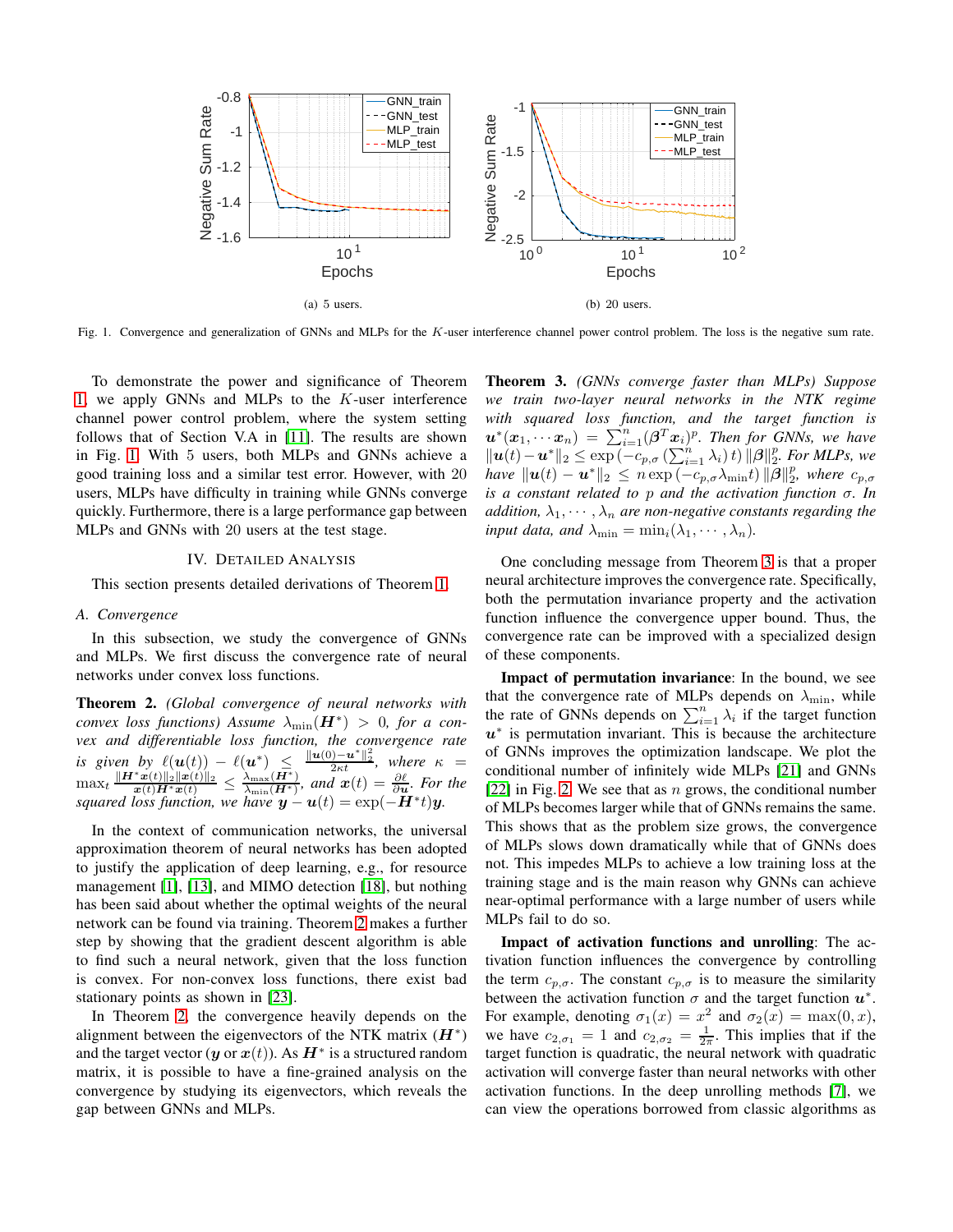

(a) Learning a permutation invariant function on a 1-node graph.

(b) Learning a permutation invariant function on a 5-node graph.

(c) Learning a permutation invariant function on a 20-node graph.

(d) Learning an non-permutation invariant function on a 2-node graph.

<span id="page-4-2"></span>Fig. 2. An illustration of the optimization landscape for two-layer infinitely wide MLPs [\[21\]](#page-5-17) and GNNs [\[22\]](#page-5-19). The length of the long axis represents the conditional number. A more isotropic plot means better convergence. The plots are generated from  $300$  i.i.d. Gaussian samples. In (a)(b)(c), the target function is a linear permutation invariant function while in (d) the target function is non-permutation invariant.

activation functions. Thus, for tasks where precise mathematical modelling is available, deep unrolling can accelerate the training of both MLPs and GNNs [\[16\]](#page-5-20).

No free lunch: The previous discussion shows that GNNs converge faster than MLPs for permutation invariant target functions. Nevertheless, when the target function is not permutation invariant, GNNs may have a worse conditional number than MLPs as shown in Fig. [2](#page-4-2) (d). This implies that GNNs are good at learning permutation invariant functions while performing poorly in learning non-permutation invariant functions.

In the context of communication networks, as discussed in Section [II,](#page-1-3) permutation invariance commonly exists, so GNNs stand out as a promising neural architecture.

#### *B. Generalization*

In this section, we analyze the generalization of GNNs and MLPs, based on [\[21\]](#page-5-17), [\[22\]](#page-5-19), [\[24\]](#page-5-21). We begin with a classic result on the generalization error of kernel methods.

<span id="page-4-0"></span>**Theorem 4.** [\[22\]](#page-5-19), [\[25\]](#page-5-22) Given m training data  $\{x_i, y_i\}_{i=1}^m$ *drawn i.i.d. from the underlying distribution* D*. Consider a loss function*  $\ell : \mathbb{R} \times \mathbb{R} \rightarrow [0,1]$  *that is 1-Lipschitz in the first argument. With probability*  $1 - \delta$ *, the population loss of infinitely wide neural networks is bounded by*  $\mathcal{E}_{gen}$  =  $\mathbb{E}_{\boldsymbol{x} \sim \mathcal{D}} [\ell(f(\boldsymbol{x}, y)] = \mathcal{O} \left( \frac{\sqrt{\boldsymbol{y}^T (\boldsymbol{H}^*)^{-1} \boldsymbol{y} \cdot \text{Tr}(\boldsymbol{H}^*)}}{m} + \sqrt{\frac{\log(1/\delta)}{m}} \right)$ *.*

Higher sample efficiency implies better generalization: Recently, there is a growing interest in sample-efficient neural architectures for solving communication problems [\[4\]](#page-5-3), [\[12\]](#page-5-23), [\[26\]](#page-5-24). Theorem [4](#page-4-0) suggests that the generalization error  $\mathcal{E}_{gen}$  is inversely propositional to the number of training data points  $m$ . Thus, a neural architecture with a higher sample efficiency results in a smaller test error.

The next theorem analyzes the generalization error of MLPs and GNNs, which is based on [\[21\]](#page-5-17), [\[22\]](#page-5-19).

<span id="page-4-1"></span>Theorem 5. *(GNNs generalize better than MLPs) Suppose we train two-layer neural networks in the NTK regime with squared loss function, and the target function is*  $u^*(x_1, \dots x_n)$  =  $\sum_{i=1}^n (\beta^T x_i)^p$ . Then for *GNNs,* with probability  $1 - \delta$ , we have  $\mathcal{E}_{gen}^{GNN} \leq$ 

$$
\mathcal{O}\left(\frac{c_{\sigma,p} \|\beta\|_{2}^{p}}{m} + \sqrt{\frac{\log(1/\delta)}{m}}\right).
$$
 For MLPs, with probability  $1 - \delta$ ,  $\mathcal{E}_{gen}^{MLP} \leq \mathcal{O}\left(\frac{nc_{\sigma,p} \|\beta\|_{2}^{p}}{m} + \sqrt{\frac{\log(1/\delta)}{m}}\right)$ , where  $c_{p,\sigma}$  is a constant related to the activation function  $\sigma$  and the degree  $p$  and activation function  $\sigma(\cdot)$ .

Similar to the convergence results, the generalization error is also influenced by the permutation invariance and activation function, and GNNs are superior if the target function is permutation invariant.

## *C. Can MLPs Match GNNs with Sufficient Data?*

Theorem [5](#page-4-1) indicates that with a finite number of training samples (i.e.,  $m$ ), there is a substantial gap in the generalization performance between MLPs and GNNs, proportional to the number of nodes  $(i.e., n)$ . In some problems, training data can be easily generated from simulations or ray tracing [\[27\]](#page-5-25), which allows us to have sufficiently many training samples. A natural question to ask is: *Given a sufficiently large amount of data, can MLPs perform as well as GNNs?* The answer is yes if we can train the model for infinitely long time. In practice, however, a larger dataset will make the training more difficult. This is because the smallest eigenvalue of  $H^* \in \mathbb{R}^{m \times m}$ shrinks as the number of training samples  $m$  increases. For MLPs, the smallest eigenvalue of  $H^*$  will be reduced when the number of training samples increases, which increases the training difficulty. For GNNs with permutation invariant target functions, this phenomenon is not obvious due to the improvement of the landscape by neural architectures. In Fig. [3,](#page-5-26) we follow the system setting of Section V.A in [\[11\]](#page-5-9) and test MLPs and GNNs in the K-user interference channel power control problem with  $K = 20$ . It shows that more training data slow down the convergence of MLPs to a large extent, which deteriorates the performance. Thus, GNNs are superior to MLPs even if a very large number of samples are available for training.

#### V. CONCLUSIONS

This paper theoretically investigated the importance of neural architectures when applying deep learning in communication networks. We proved that by exploiting the permutation